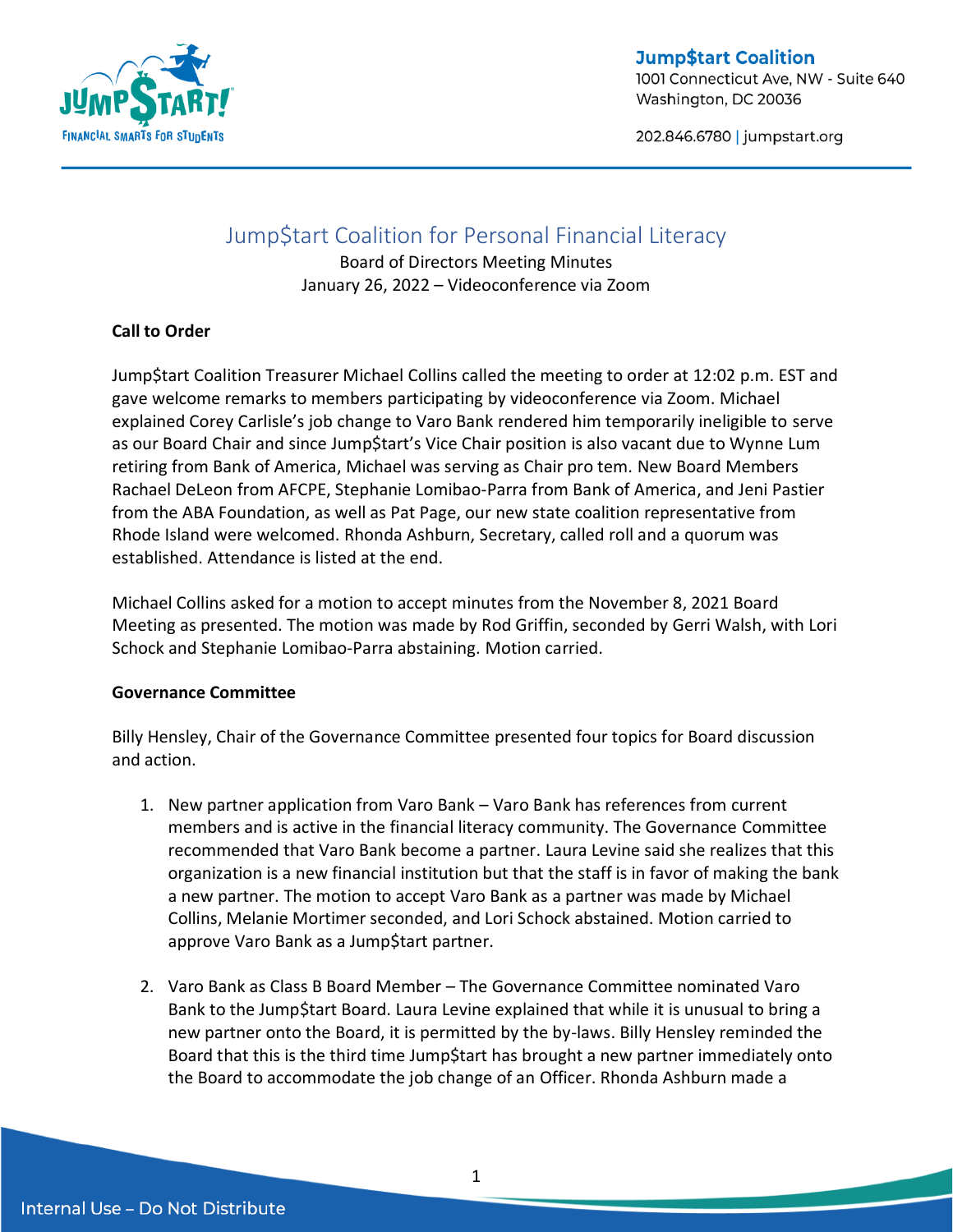

202.846.6780 | jumpstart.org

motion to elect Varo Bank to the Board, Vickie Bajtelsmit seconded, and Lori Shook abstained. Motion carried.

- 3. The Governance Committee nominated Corey Carlisle to the office of National Board Chair. While Corey was elected Chair in November, his job change to Varo Bank made him temporarily ineligible to hold the office. However, now that Varo Bank has been accepted as a Partner and Board Member, the Governance Committee recommends reinstating Corey as Chair. The motion to elect Corey as Chair of Jump\$tart's National Board was made by Gerri Walsh, Mike Staten seconded, and Lori Schock abstained. Motion carried.
- 4. The Governance Committee presented two more new partner applications from Alliance Data and Kachinga. Motion to approve Alliance Data was made by Vickie Bajtelsmit, Gerri Walsh seconded, with Lori Schock abstaining. Motion carried. Motion to approve Kachinga was made by Vickie Bajtelsmit, Michael Collins seconded, Lori Schock abstained, and the motion carried.

Corey Carlisle joined the meeting following the Board election. Billy Hensley congratulated Corey for his "trifecta" approved vote. Corey thanked Laura Levine, staff, and Board for their flexibility as he transitioned from ABA to Varo Bank. Corey thanked Michael Collins for starting the meeting and gave the floor back to him for the Finance Committee report.

#### **Finance Committee**

- 1. Vanguard Investment Report Michael Collins reported that we have had a good year for our investment returns and that a \$225,000 transfer was made to Jump\$tart's operating funds to help make ends meet during pandemic. There has been strong growth in the investment account. Vanguard has been the only primary investment vendor for the Coalition and there have been changes from Vanguard on how they handle accounts. Service to Jump\$tart is now less customized, so an RFP is being revisited to consider other investment managers.
- 2. Financial Statement and Executive Summary There was a reduction in revenue and NEC was at a smaller scale than past years due to the pandemic. A cy pres class action settlement of \$314K helped boost financials along with a PPP loan of \$77k which was forgiven in December. The Awards dinner was tracking below what was budgeted because we didn't have an in-person event. Wavel Joseph suggested for Jump\$tart to "take a bow" for ending the year in the black for the first time since 2017. He says this was achieved due to Laura and the Board's guidance. Corey, who was not present at the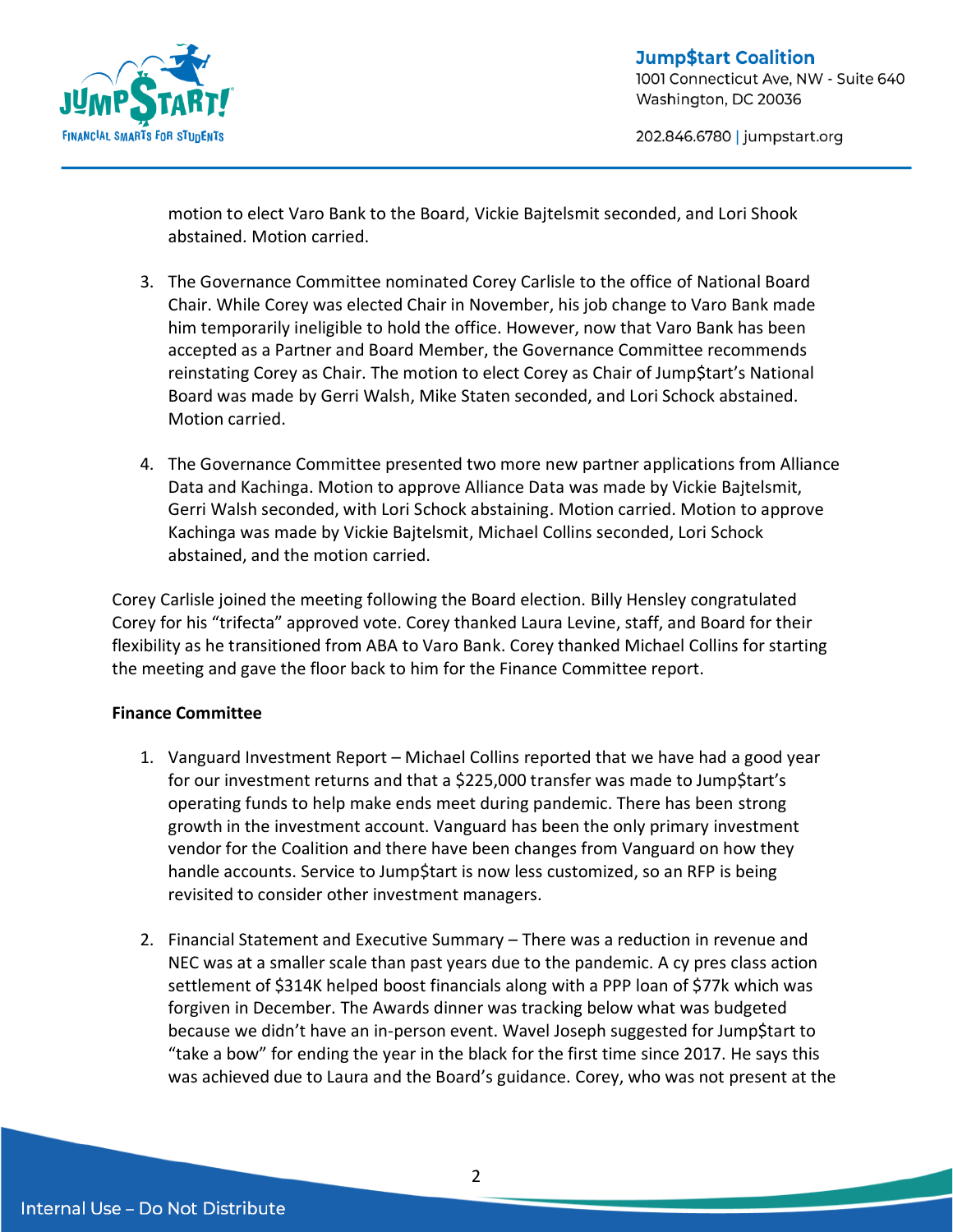

202.846.6780 | jumpstart.org

start of the meeting, added his welcome to the new Board Members and suggested an explanation of Jump\$tart's financial process. Laura explained that Jump\$tart operated on a calendar year budget, that dues are assessed on January 1, and that additional revenue for programs comes from donations, grants, and scholarships. Dues payments were strong in 2021 amongst the difficulty of the year. Corey thanked Vickie who had served as Treasurer.

#### **Committee Reports**

Laura Levine called attention to the written Communications Committee report and explained that due to the holidays and scheduling of the Board Meetings some committees did not meet again since November. She called attention to a list of Committee vacancies that need to be filled and invited any Board member to volunteer in a spot where they can best contribute. Other staff from Board Member organizations are also eligible to serve on many of the committees.

### **Key Initiatives**

John Doyle gave an update on the Financial Inclusion Initiative specifically the Paycheck Education Program, a pilot program that will reach 17 high schools and 250 students in Louisiana parishes.

It is "shovel ready" but funding hasn't been able to be nailed down just yet. It will be launched in the Spring. John Doyle asked Board members to consider sponsorship in the amount of \$38,500 to launch the pilot program to connect us to students in underserved communities.

Ray Martinez is interested in getting EverFi involved and will follow up with John Doyle.

Laura Levine gave an update on Jump\$tart's April events. She indicated Jump\$tart staff is still not sure if there will be April events in person or not. The dinner has been converted to a luncheon and the program is underway, but the wild card is COVID, travel restrictions, and the vaccination requirement in DC.

Laura asked for feedback from board members regarding their opinions on business travel during the Omicron variant. Feedback given:

- Stephanie Lomiboa-Parra, BOA has companywide travel restrictions
- Demetrius Scott, Ally has travel restrictions, but believes he can travel by April. However, he can't have a group of 10 traveling to fill a table.
- NEFE has individual travel restrictions.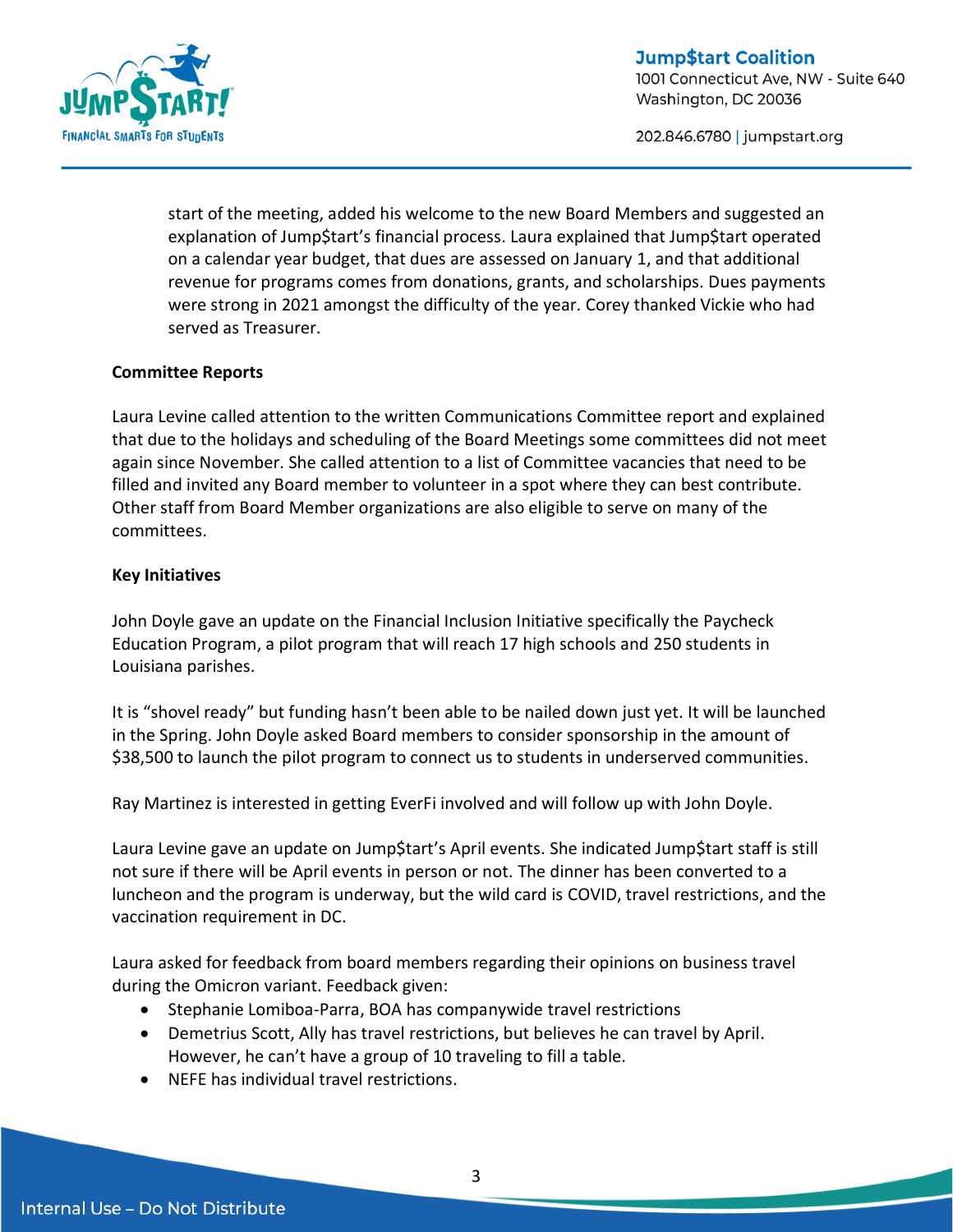

202.846.6780 | jumpstart.org

- ABA in DC can come as an individual but cannot add business partners in a social event. Jeni Pastier indicated it will be in poor taste to invite business associates to a social event with a business perspective in light of COVID protocols.
- Gerri Walsh, FINRA indicated things were similar to Bank of America and guests would be an issue.
- Experian is allowing travel based on need.
- Nan Morrison, CEE said November could be a potentially better option.
- Melanie Mortimer, SIFMA shared the success of their October hybrid event with 400 in person and 30 on Zoom. She said that SIFMA constituents have experienced Zoom fatigue.
- Jeni Pastier, ABA also indicated Zoom fatigue is a real thing in her organization as well and suggests people would rather not have an event at all if it is going to be virtual.
- Mike Staten said he recommends moving the event to the fall.

Laura shared the strategy priorities are adopted. Staff held a retreat earlier in the month to conduct further work on the strategies.

## **Partner Updates**

- Rhonda Ashburn, AFSA Education Foundation updated members on milestone of MoneySKILL personal finance curriculum being 20 years old and podcast on The Military Money Show. Details are available at www.MoneySKILL.org.
- Nan Morrison, CEE says they are publishing 2022 Survey of the States during March timeframe.
- Dennis Duquette, Mass Mutual says Future Smart has a new family portal and launched a teacher portal to obtain certification. Three million students have completed the program.
- Billy Hensley, NEFE will be conducting a FinEd Innovation Summit that will bring together researchers, practitioners, and educators to talk about research in the field for NEFE's 30<sup>th</sup> anniversary in Denver, CO. He invited all of the Jump\$tart board members with formal invitation to follow.
- Rachael DeLeon, AFCPE said her organization is also celebrating 30 years by having an experience hour fair for certification.
- Jeni Pastier reported that ABA's Lights, Camera, Save, contest is Feb 21-Mar 31 for 13– 18-year-olds. She encouraged fellow Board members to help promote it. Three prizes are available of \$5,000, \$3,000, and \$1,000.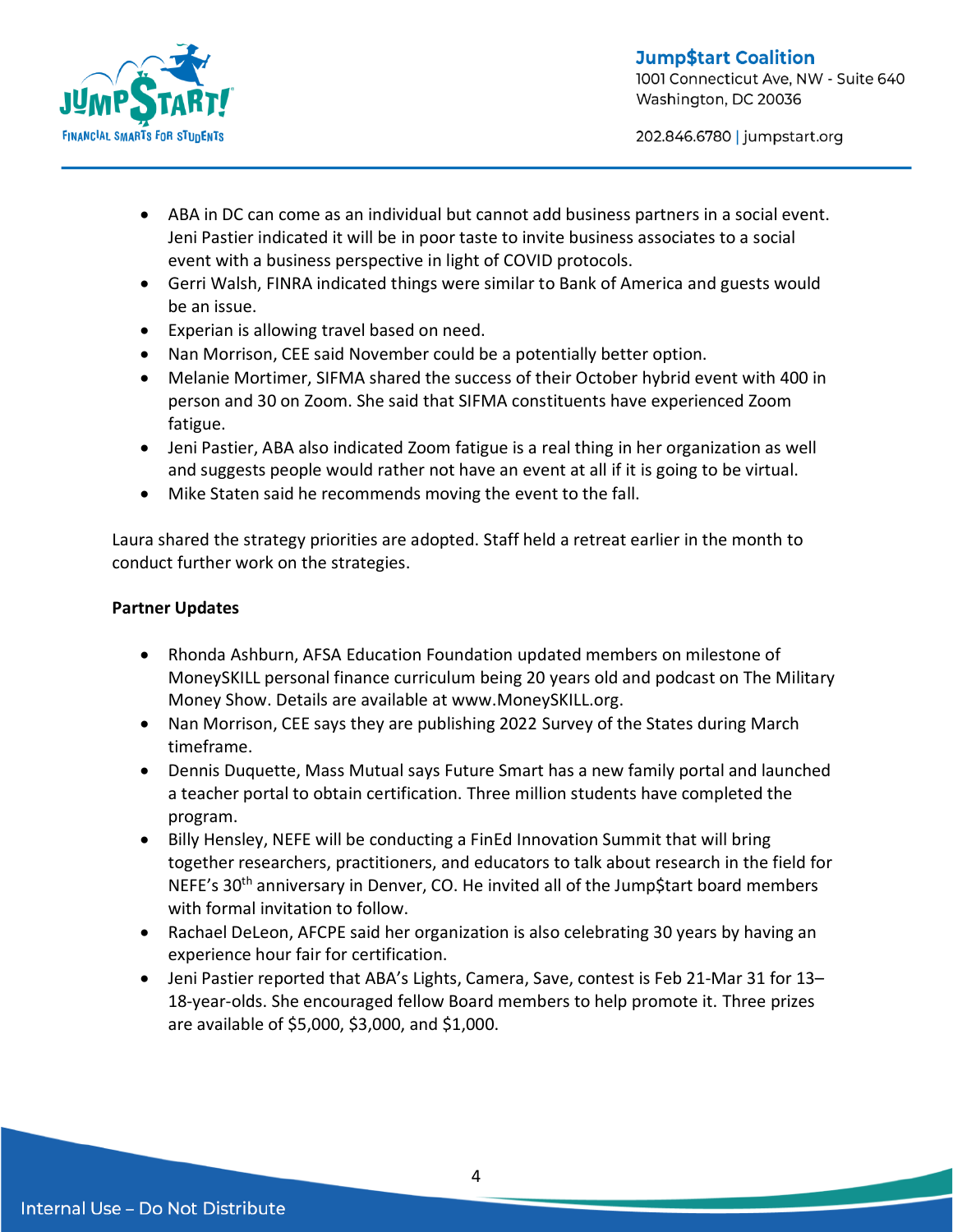

**Jump\$tart Coalition** 1001 Connecticut Ave, NW - Suite 640 Washington, DC 20036

202.846.6780 | jumpstart.org

Laura congratulated Corey, thanked the Jump\$tart staff and board for making all the pieces happen and the meeting was adjourned at 1:25 pm.

# **Jump\$tart Board Members, Staff, and Guests in attendance:**

- 1. Lori Myers, AAFCS
- 2. Jeni Pastier, ABA
- 3. Rachael DeLeon, AFCPE
- 4. Rhonda Ashburn, AFSA EF
- 5. Demetrius Scott, Ally Financial
- 6. Vickie Bajtelsmit, Academic Director
- 7. Stephanie Lomibao-Parra, Bank of America
- 8. Nan Morrison, CEE
- 9. J. Michael Collins, Academic Director
- 10. John Ryan, CSBS
- 11. John Doyle, Doyle-McDonald, guest
- 12. Megan McDonald-Doyle-McDonald, guest
- 13. Ray Martinez, EverFi
- 14. Rod Griffin, Experian
- 15. Deva Helmand for Liz Ortiz, FDIC
- 16. Laura Shipley, Federal Reserve Board
- 17. Christina Cuzzi, Fidelity
- 18. Gerri Walsh, FINRA
- 19. Colleen Tressler, FTC
- 20. Anne Bannister (staff), Jump\$tart Coalition
- 21. Rosella Bannister (staff), Jump\$tart Coalition
- 22. Amina Carter (staff), Jump\$tart Coalition
- 23. Jessica Cultra (staff), Jump\$tart Coalition
- 24. Dan Hebert (staff), Jump\$tart Coalition
- 25. Laura Levine (ex-officio), Jump\$tart Coalition
- 26. Variny Yim (staff), Jump\$tart Coalition
- 27. Jinhee Kim, Land Grant/Co-op Ext. (USDA-NIFA)
- 28. Dennis Duquette, MassMutual
- 29. Jeanne Hamrick, NASAA
- 30. Billy Hensley, NEFE
- 31. Wavel Joseph, RSM
- 32. Lori Schock, SEC
- 33. Melanie Mortimer, SIFMA
- 34. Pat Page, (ex officio) State Coalition Representative